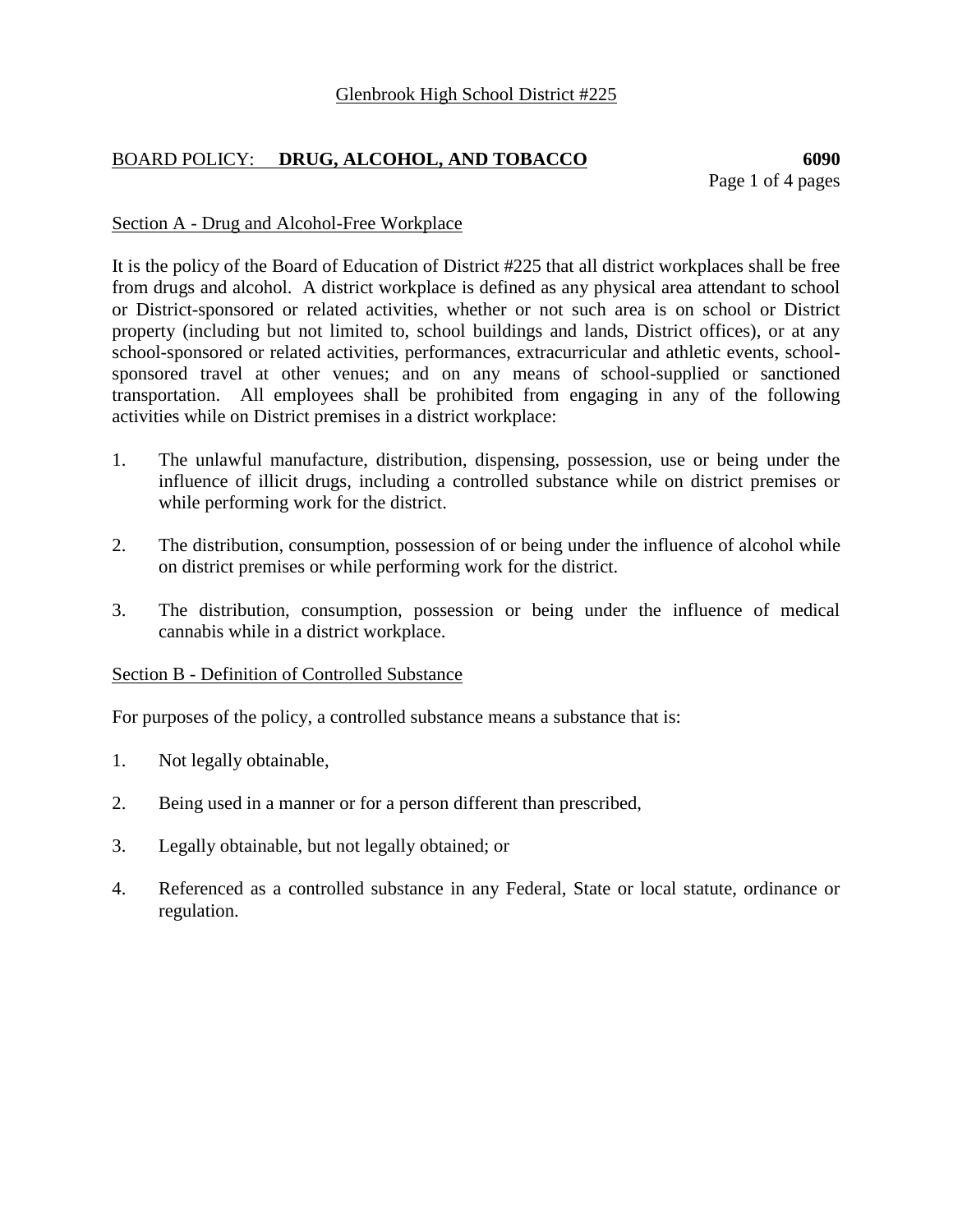# BOARD POLICY: **DRUG, ALCOHOL AND TOBACCO 6090**

## Section C - Tobacco Prohibition

All employees are covered by the conduct prohibitions contained in Board Policy 5015: Visitors. The prohibition on the use of tobacco products and other alternative devices such as e-cigarettes applies when an employee is in a district workplace as defined in Section A of this policy. Tobacco shall include any form of cigarettes, e-cigarettes, cigars and any alternative thereto, including smokeless tobacco that is loose, cut shredded, ground, powdered, compressed and leaf tobacco intended to be placed in the mouth without being smoked.

#### Section D- Condition of Employment

As a condition of employment, each employee shall by accepting employment in the district:

- 1. Agree to abide by the terms of this policy respecting a drug, alcohol and tobacco-free workplace; and
- 2. Agree to notify his or her supervisor of his or her conviction of any criminal drug or marijuana statute for a violation occurring in a district workplace as defined in Section A of this policy, no later than five days after such a conviction.
- 3. Unless otherwise prohibited by this policy, prescription and over-the-counter medications are not prohibited when taken in standard dosages and/or according to prescriptions from the employee's licensed health care provider, provided that the employee's work performance is not impaired.

#### Section E - Employee Awareness

In order to make employees aware of dangers of drug and alcohol abuse, the district shall:

- 1. Provide each employee with a copy of the district Drug and Alcohol Policy,
- 2. Post notices of the district Drug and Alcohol Policy in a place where other information for employees is posted,
- 3. Make available materials from local, state and national anti-drug and alcohol abuse organizations,
- 4. Enlist the aid of community and state agencies with drug and alcohol information and rehabilitation programs to provide information to district employees.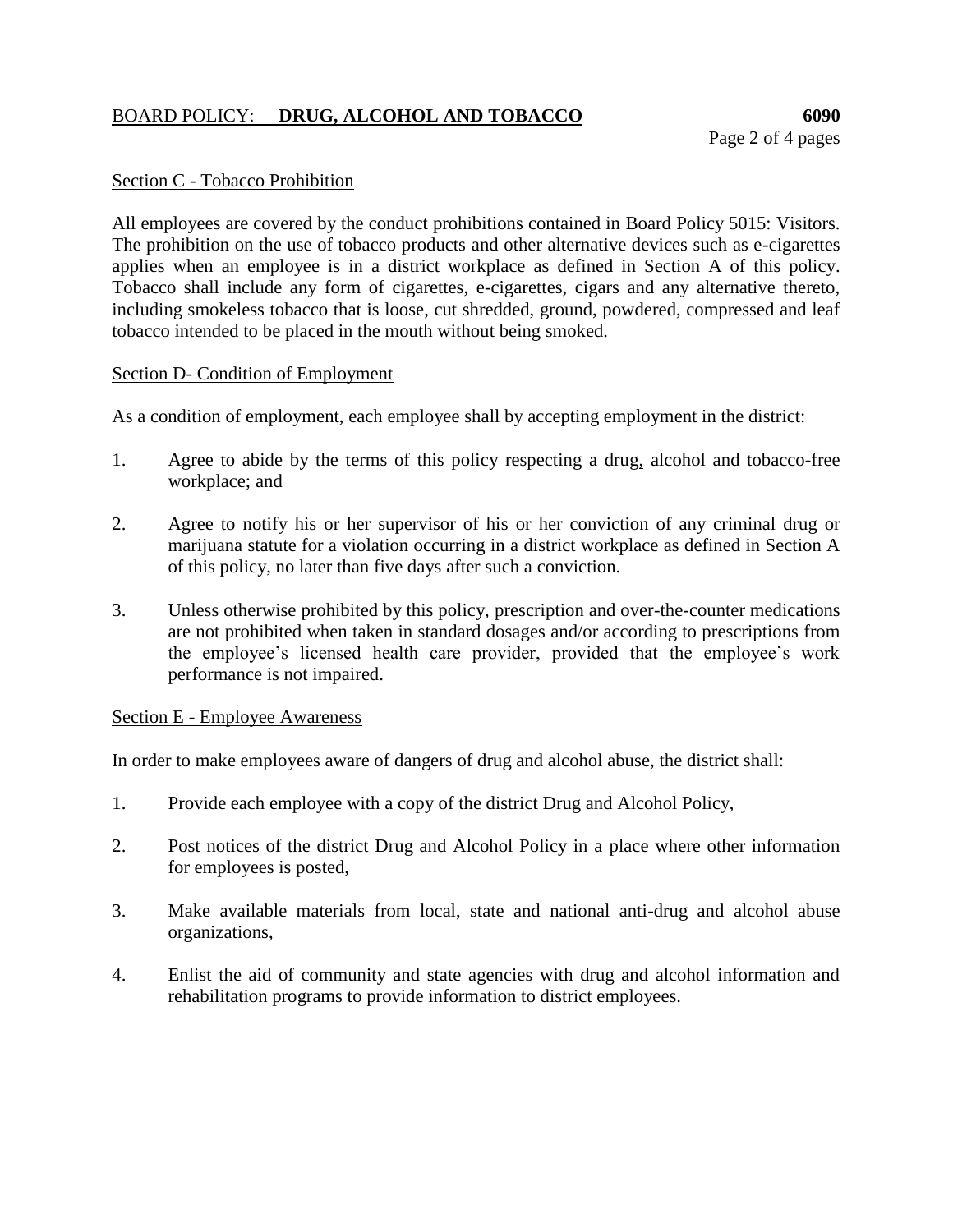## BOARD POLICY: **DRUG. ALCOHOL, AND TOBACCO** 6090

## Section E - Employee Awareness (Continued)

- 5. Establish a drug-free awareness program to inform employees about:
	- a. The dangers of drug abuse in the workplace,
	- b. Available drug and alcohol counseling, rehabilitation, re-entry, and any employee assistance programs, and
	- c. The penalties that the District may impose upon employees for violations of this policy.

#### Section F - Consequence of Policy Violation

- 1. An employee who violates the terms of the policy may be subject to disciplinary action, up to and including termination.
- 2. The Board shall take disciplinary action with respect to an employee conviction of a drug or marijuana offense in the workplace within thirty days after receiving notice of the conviction.
- 3. Should the district be a current participant in a federal education program in which the district is the prime grantee and a direct receiver of federal funds, the superintendent shall notify the appropriate federal agency from which the district receives grant monies of the employee conviction within ten days after receiving notice of the conviction.
- 4. The Superintendent or designee may require an employee who violates the terms of this policy to satisfactorily participate in a drug or alcohol abuse assistance or rehabilitation program which has been approved by the Board.
- 5. Disciplinary actions by the Board of Education may include, but are not limited to, suspension, termination of employment, and/or referral for prosecution.
- 6. The superintendent shall have the authority to suspend, without prejudice, an employee from his position when, in the judgment of the superintendent, the employee has violated this policy. The suspension may be for up to ten work days, with or without pay, and shall be effective until acted upon by the Board of Education if the employee chooses to appeal to the Board of Education for review within ten work days of the first day of the suspension.